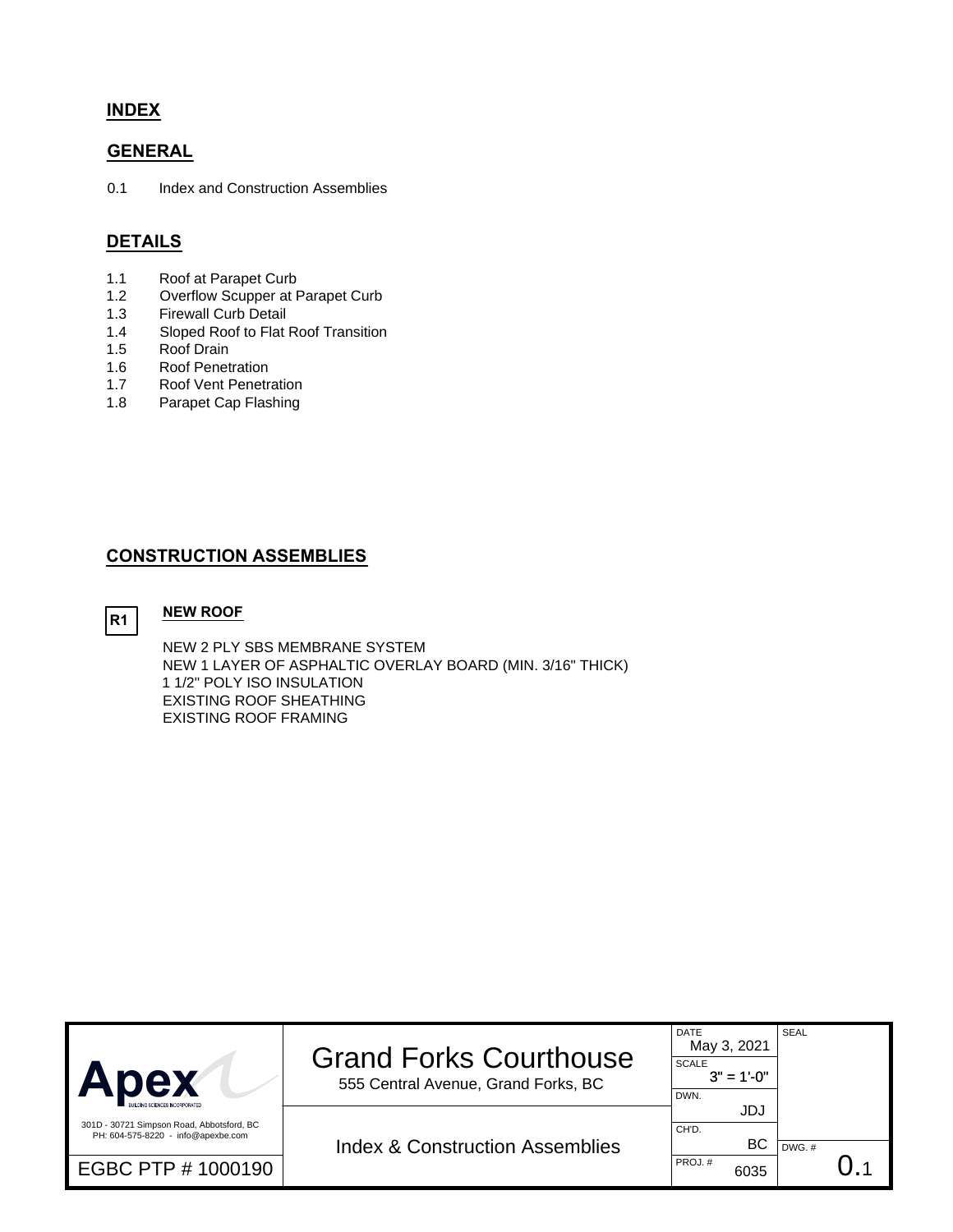NOTE:

1. SBS ROOF MEMBRANE SYSTEM TO BE INSTALLED PER MANUFACTURER'S WRITTEN SPECIFICATIONS.



| Apex                                                                            | <b>Grand Forks Courthouse</b><br>555 Central Avenue, Grand Forks, BC | DATE<br>May 3, 2021<br><b>SCALE</b><br>$3" = 1'-0"$<br>DWN. | <b>SEAL</b> |  |
|---------------------------------------------------------------------------------|----------------------------------------------------------------------|-------------------------------------------------------------|-------------|--|
| 301D - 30721 Simpson Road, Abbotsford, BC<br>PH: 604-575-8220 - info@apexbe.com | Roof at Parapet Curb                                                 | JDJ<br>CH'D.<br>BC                                          | DWG.#       |  |
| EGBC PTP # 1000190                                                              |                                                                      | PROJ.#<br>6035                                              |             |  |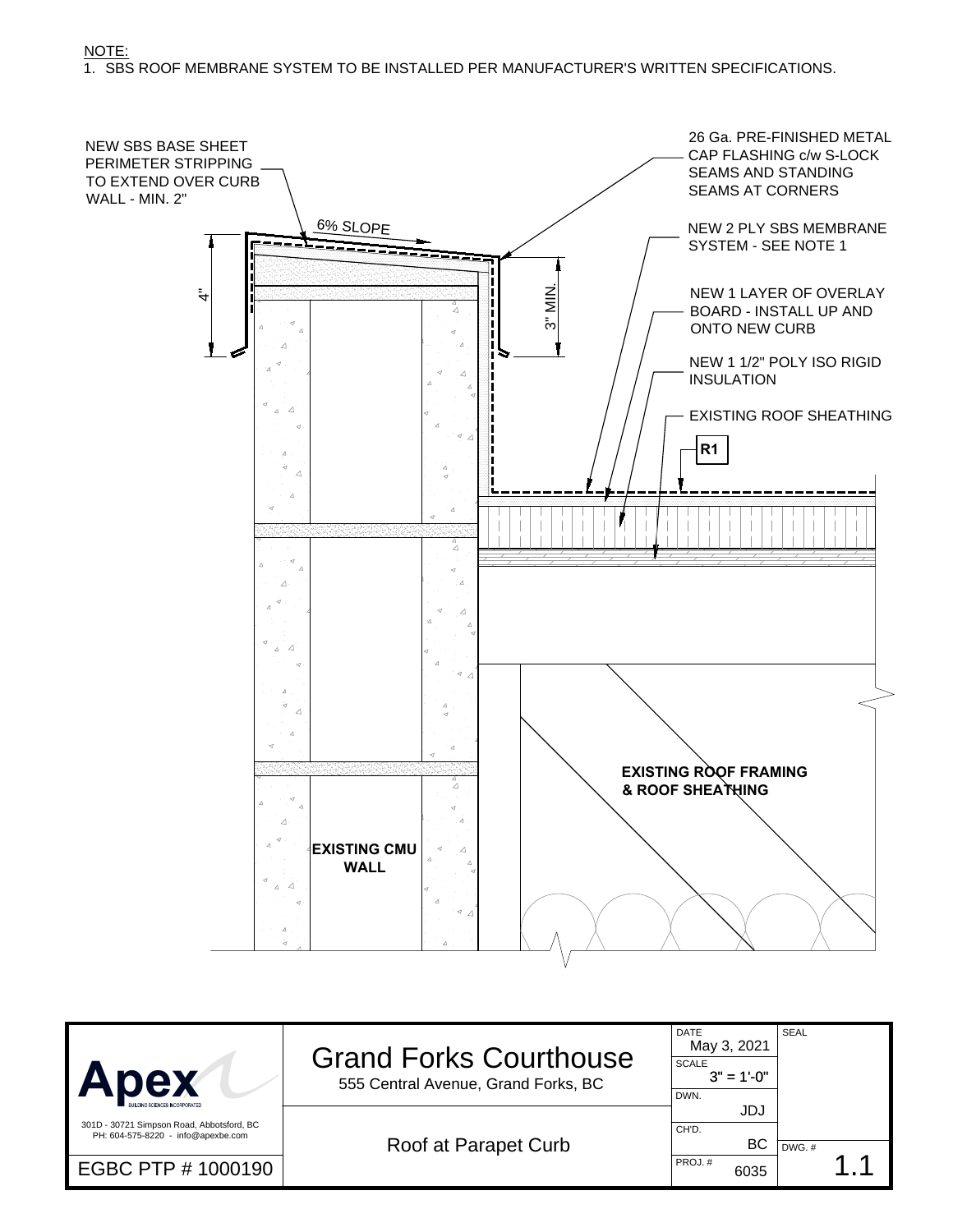NOTE:

1. SBS ROOF MEMBRANE SYSTEM TO BE INSTALLED PER MANUFACTURER'S WRITTEN SPECIFICATIONS.



| <b>Apex</b>                                                                     | <b>Grand Forks Courthouse</b><br>555 Central Avenue, Grand Forks, BC | <b>DATE</b><br>May 3, 2021<br><b>SCALE</b><br>$3" = 1'-0"$<br>DWN. | <b>SEAL</b> |  |
|---------------------------------------------------------------------------------|----------------------------------------------------------------------|--------------------------------------------------------------------|-------------|--|
| 301D - 30721 Simpson Road, Abbotsford, BC<br>PH: 604-575-8220 - info@apexbe.com | Roof at Parapet Curb                                                 | JDJ<br>CH'D.<br>BC.                                                | DWG. #      |  |
| EGBC PTP # 1000190                                                              |                                                                      | PROJ.#<br>6035                                                     | $\bigcap$   |  |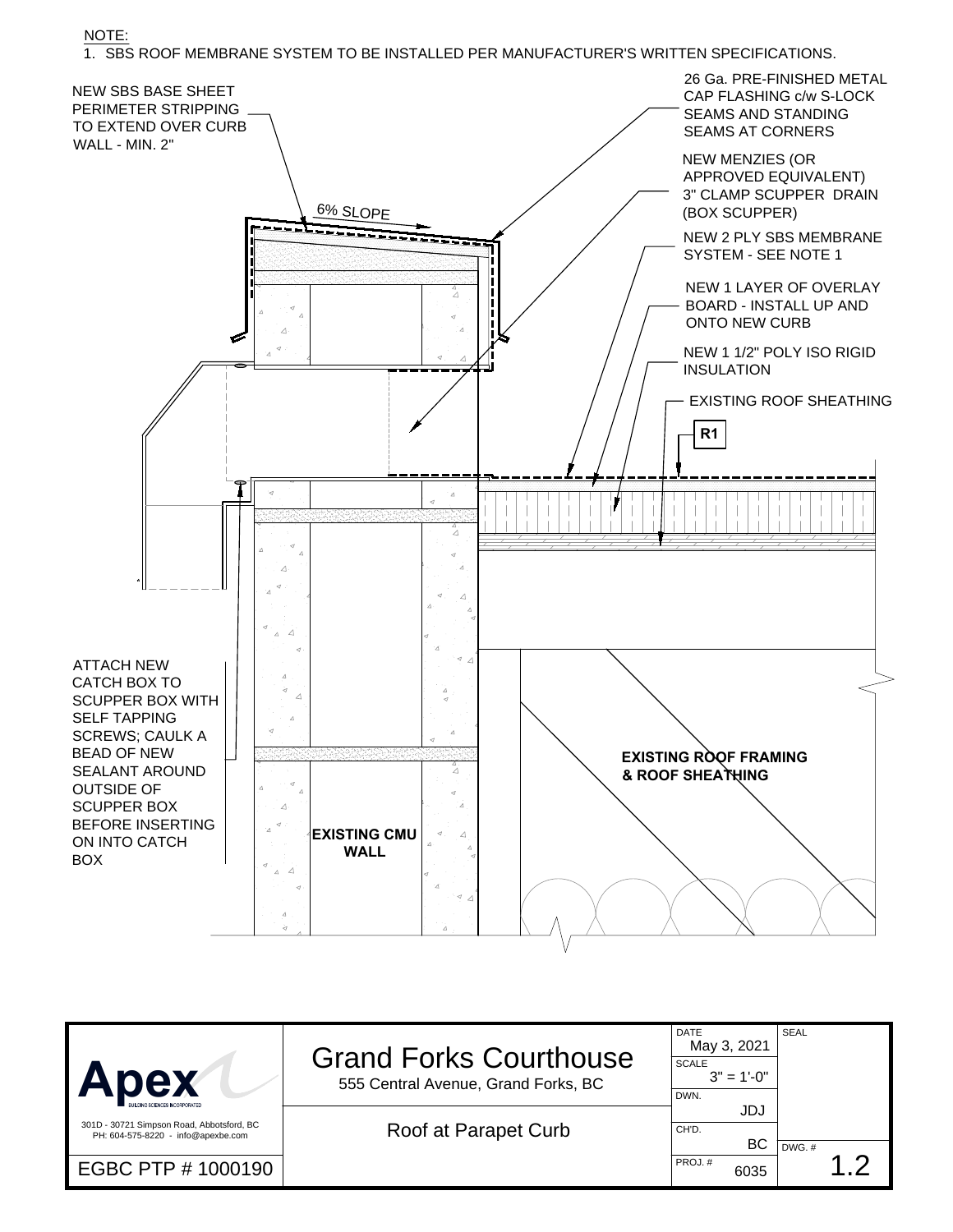NOTE:

1. SBS ROOF MEMBRANE SYSTEM TO BE INSTALLED PER MANUFACTURER'S WRITTEN SPECIFICATIONS.



| <b>Apex</b>                                                                     | <b>Grand Forks Courthouse</b><br>555 Central Avenue, Grand Forks, BC | <b>DATE</b><br>May 3, 2021<br><b>SCALE</b><br>$3" = 1'-0"$<br>DWN. | <b>SEAL</b> |  |
|---------------------------------------------------------------------------------|----------------------------------------------------------------------|--------------------------------------------------------------------|-------------|--|
| 301D - 30721 Simpson Road, Abbotsford, BC<br>PH: 604-575-8220 - info@apexbe.com | <b>Firewall Curb Detail</b>                                          | JDJ<br>CH'D.<br>BC.                                                | DWG. #      |  |
| EGBC PTP # 1000190                                                              |                                                                      | PROJ.#<br>6035                                                     | .3          |  |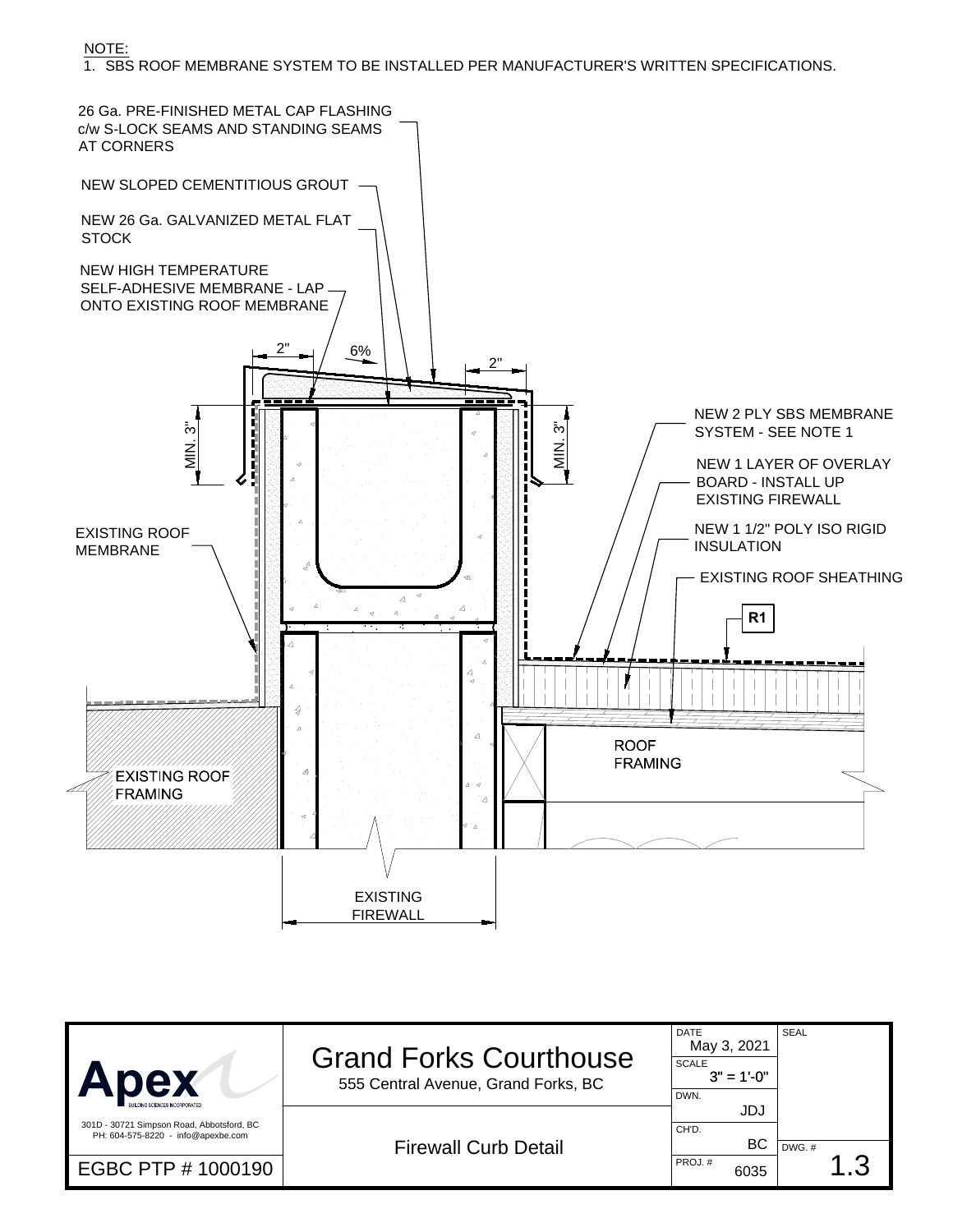NOTE: 1. SBS ROOF MEMBRANE SYSTEM TO BE INSTALLED PER MANUFACTURER'S WRITTEN SPECIFICATIONS.



| Apex                                                                            | <b>Grand Forks Courthouse</b><br>555 Central Avenue, Grand Forks, BC | <b>DATE</b><br>May 3, 2021<br><b>SCALE</b><br>$3" = 1'-0"$<br>DWN. | SEAL     |
|---------------------------------------------------------------------------------|----------------------------------------------------------------------|--------------------------------------------------------------------|----------|
| 301D - 30721 Simpson Road, Abbotsford, BC<br>PH: 604-575-8220 - info@apexbe.com | Sloped Roof to Flat Roof Transition                                  | JDJ<br>CH'D.<br>BC                                                 | $DWG.$ # |
| EGBC PTP # 1000190                                                              |                                                                      | PROJ.#<br>6035                                                     |          |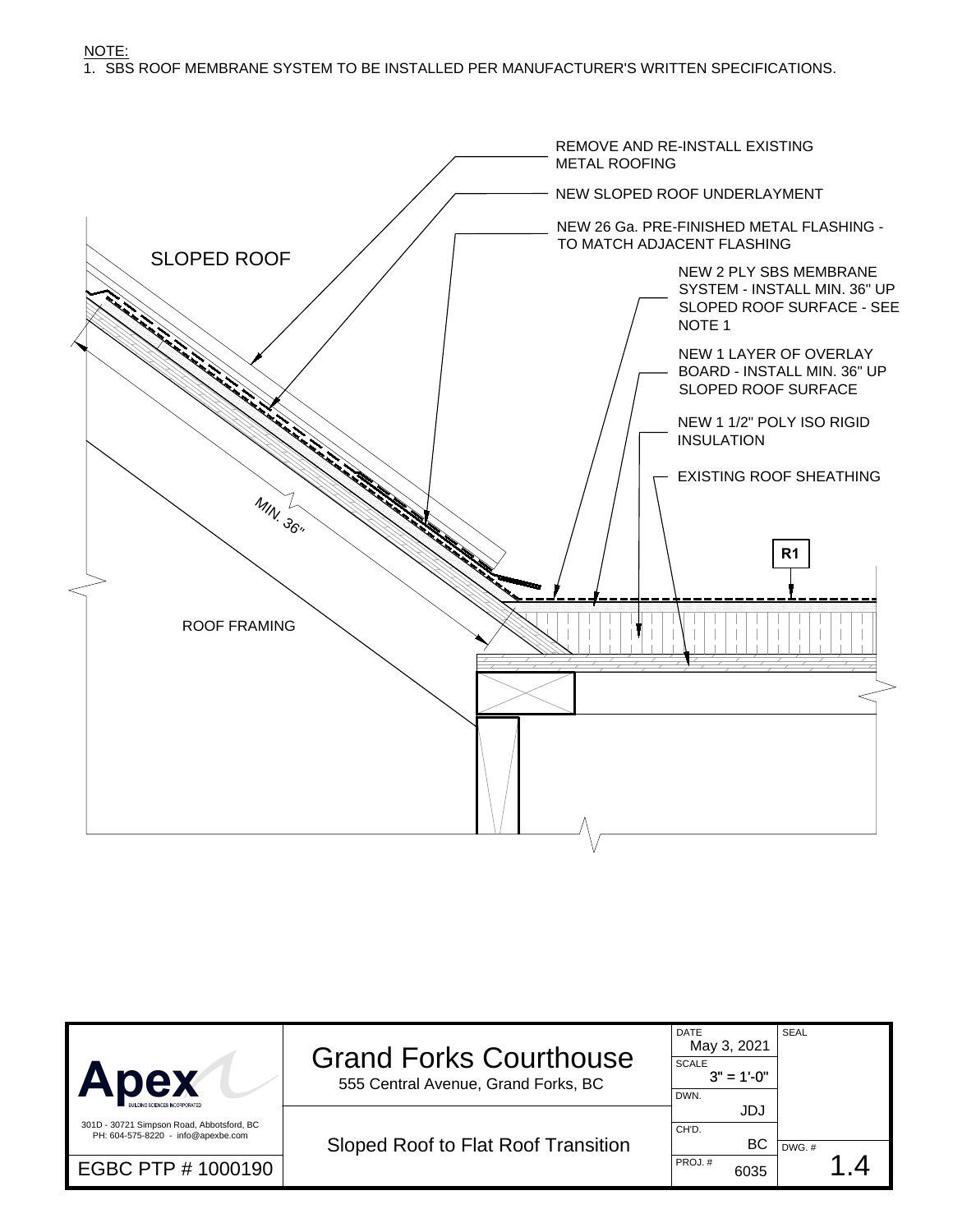

| <b>Apex</b>                                                                                           | <b>Grand Forks Courthouse</b><br>555 Central Avenue, Grand Forks, BC | <b>DATE</b><br>May 3, 2021<br><b>SCALE</b><br>$3" = 1'-0"$<br>DWN. | <b>SEAL</b>        |  |
|-------------------------------------------------------------------------------------------------------|----------------------------------------------------------------------|--------------------------------------------------------------------|--------------------|--|
| 301D - 30721 Simpson Road, Abbotsford, BC<br>PH: 604-575-8220 - info@apexbe.com<br>EGBC PTP # 1000190 | Roof Drain                                                           | JDJ<br>CH'D.<br>BC.<br>PROJ.#<br>6035                              | $DWG.$ #<br>$.5\,$ |  |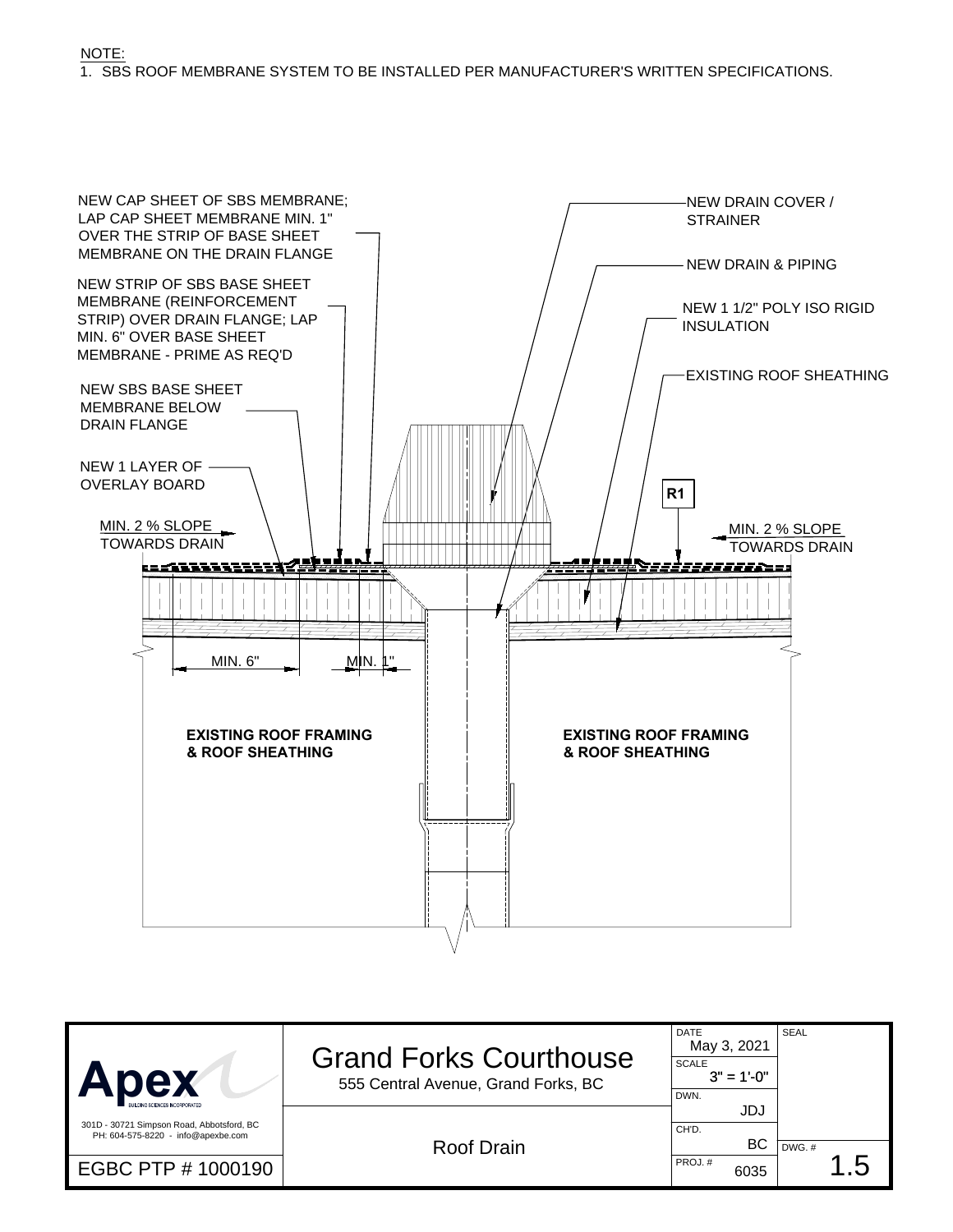#### NOTES: 1. SBS ROOF MEMBRANE SYSTEM TO BE INSTALLED PER MANUFACTURER'S WRITTEN SPECIFICATIONS.



| <b>Apex</b>                                                                     | <b>Grand Forks Courthouse</b><br>555 Central Avenue, Grand Forks, BC | <b>DATE</b><br>May 3, 2021<br><b>SCALE</b><br>$3" = 1'-0"$<br>DWN. | <b>SEAL</b> |  |
|---------------------------------------------------------------------------------|----------------------------------------------------------------------|--------------------------------------------------------------------|-------------|--|
| 301D - 30721 Simpson Road, Abbotsford, BC<br>PH: 604-575-8220 - info@apexbe.com | <b>Roof Penetration</b>                                              | JDJ<br>CH'D.<br>BC.                                                | DWG. #      |  |
| EGBC PTP # 1000190                                                              |                                                                      | PROJ.#<br>6035                                                     | .6          |  |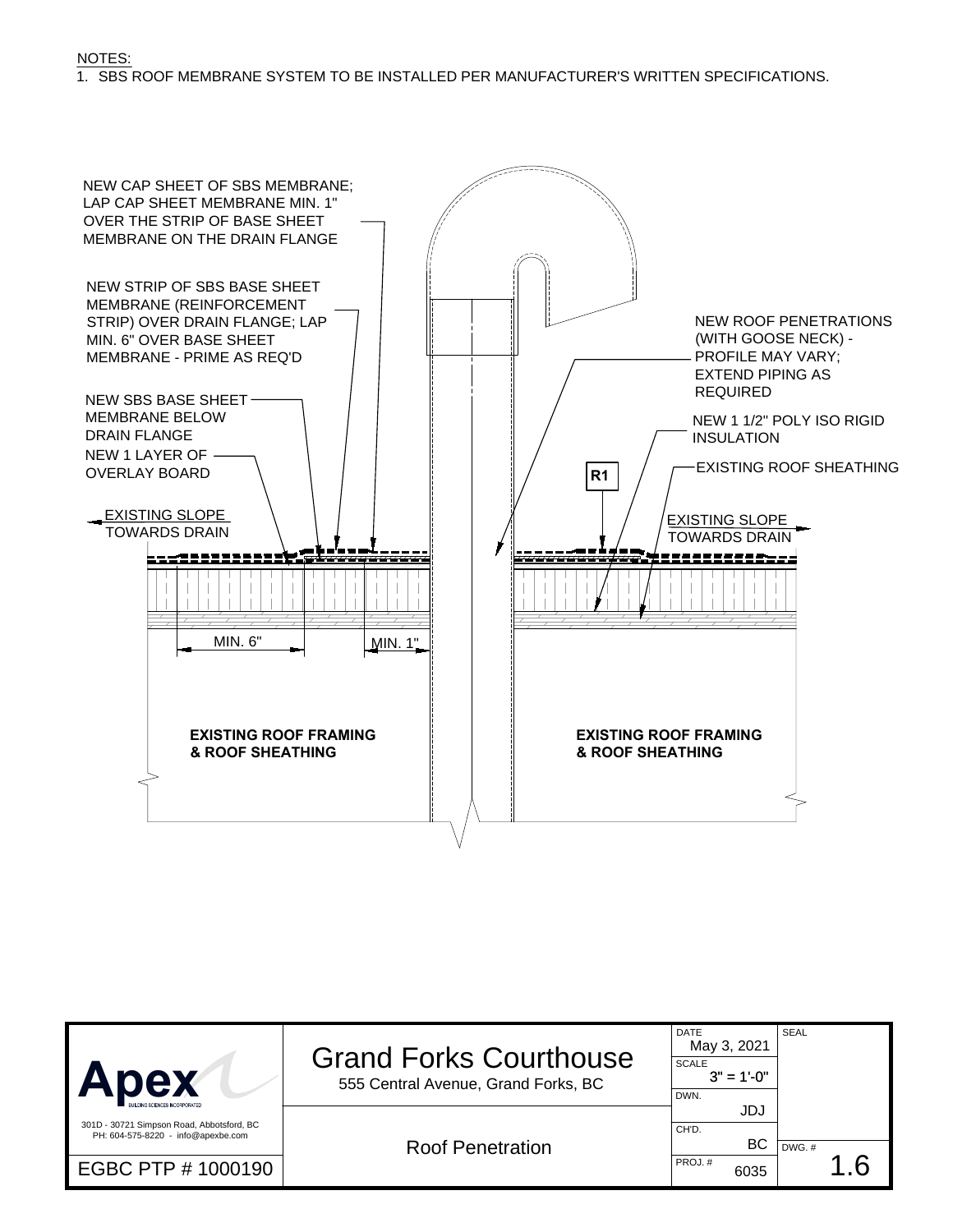NOTES: 1. SBS ROOF MEMBRANE SYSTEM TO BE INSTALLED PER MANUFACTURER'S WRITTEN SPECIFICATIONS.



| Apex                                                                            | <b>Grand Forks Courthouse</b><br>555 Central Avenue, Grand Forks, BC | <b>DATE</b><br>May 3, 2021<br><b>SCALE</b><br>$3" = 1'-0"$<br>DWN. | <b>SEAL</b> |  |
|---------------------------------------------------------------------------------|----------------------------------------------------------------------|--------------------------------------------------------------------|-------------|--|
| 301D - 30721 Simpson Road, Abbotsford, BC<br>PH: 604-575-8220 - info@apexbe.com | <b>Roof Vent Penetration</b>                                         | JDJ<br>CH'D.<br>BC.                                                | DWG.#       |  |
| EGBC PTP # 1000190                                                              |                                                                      | PROJ.#<br>6035                                                     |             |  |